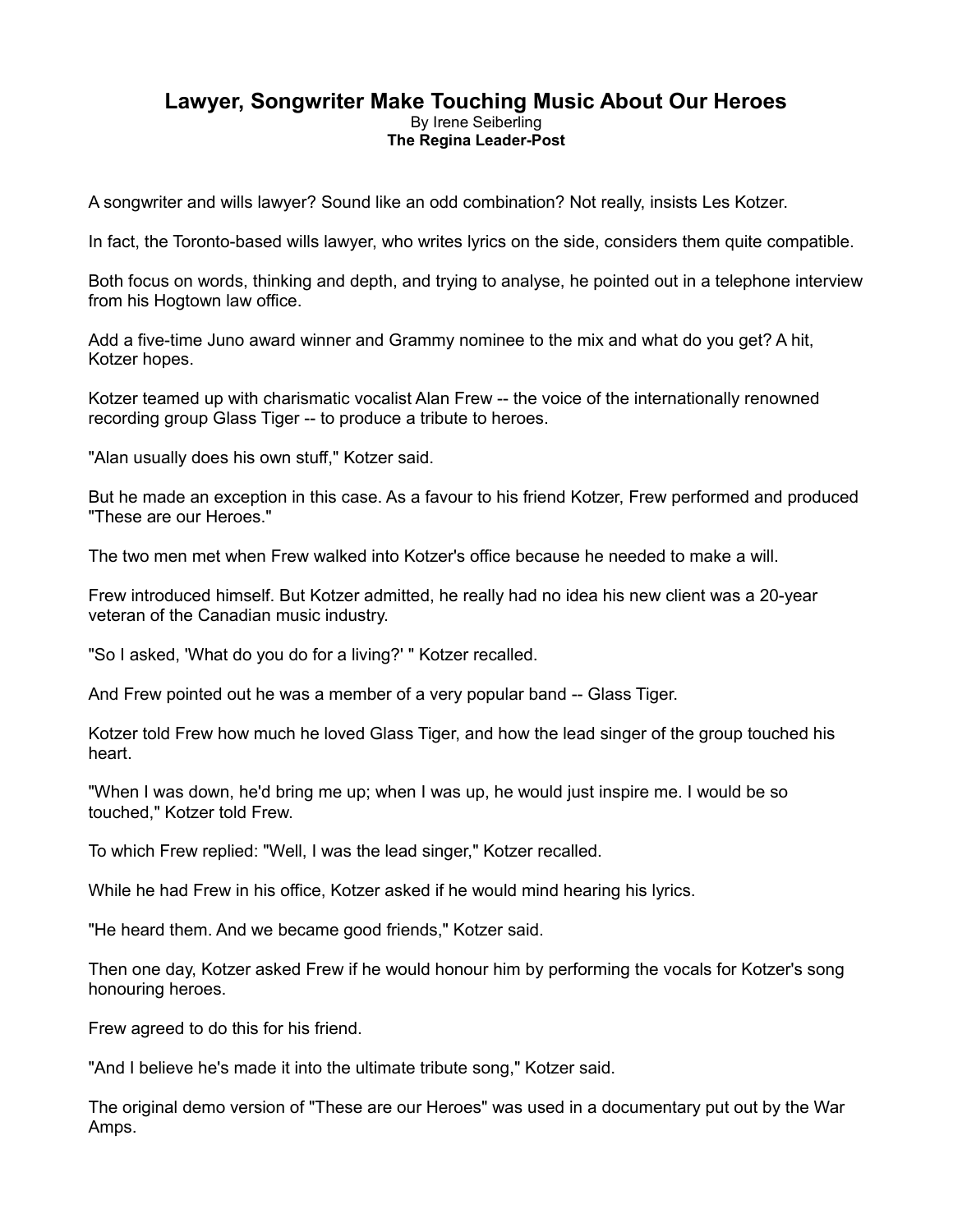"I donated that song to them. I didn't want any money for it. They could just use the song," he said.

 And while he agrees the song is a perfect fit for War Amps , Kotzer was quick to point out that it's meant to honour all sorts of heroes.

 "I made the song so generic that it could be anybody's hero," he said. "It may be your mother's caregiver, it may be the nurse, it may be the coast guard, it may be the soldier, it may be the baseball player that changed your life because he talked on TV about how important it is to go straight and narrow, it may be your teacher."

 The song isn't available on CD -- yet. But it will be available on ITunes shortly, Kotzer said. And people can go to his Web site for a listen, at [www.leskotzer.com](http://www.leskotzer.com/) and click onto the link for his songs.

One thing has led to another, and as a result, Kotzer is moving more and more into the music industry.

 When his song "Photos in a Drawer" -- dedicated to anybody who's lost somebody -- was played on a San Francisco radio station, Kotzer said he received 600 phone calls.

 "One woman said she pulled over at the side of the road, on the freeway in California, because she said the song inspired her to call her sister, who she hadn't talked to in years," Kotzer said. "Because it's that kind of thought-provoking, family-provoking song.

 "The most important asset you have isn't the money you have in the bank; it's those faces in those pictures, growing up with your brother and sister," he explained. "Don't forget about them when the time comes, after Mom passes away. That's your memories and you've got to cherish those."

 Although songwriting is still just a sideline for Kotzer, he said: "Hopefully one day it will be a profession for me -- to be retained by people to write songs for them."

 With that in mind, Kotzer has teamed up with some of the icons in the Canadian music industry to form a Canadian songwriting team.

Kotzer provides the lyrics. Lewis Manne does the music. And Greg Kavanagh handles production.

 Manne, whose music credits include the popular TV show Degrassi, is a well-established cameraman/editor in the broadcast, commercial and video production industry. And Kavanagh -- a Juno award winner and winner of a MuchMusic Video Award -- is a world-class multi-instrumentalist, who has worked with such greats as David Foster, Aretha Franklin, Emmylou Harris and Linda Ronstadt.

 "This is an all-Canadian story," Kotzer proudly pointed out. "Our goal is to be able to write hit songs for other people ... I believe there's a lot of good stuff out there, but there's room for more."

"By the time summer's finished, I'll have about 10 songs," he said.

 The next step is to find the right person, or people -- a group, a young artist, or an established artist -- to sing the songs.

 "We want someone to come along and make signature songs out of them -- make them their own," Kotzer said.

The songwriting team is optimistic they've got some future hits on their hands.